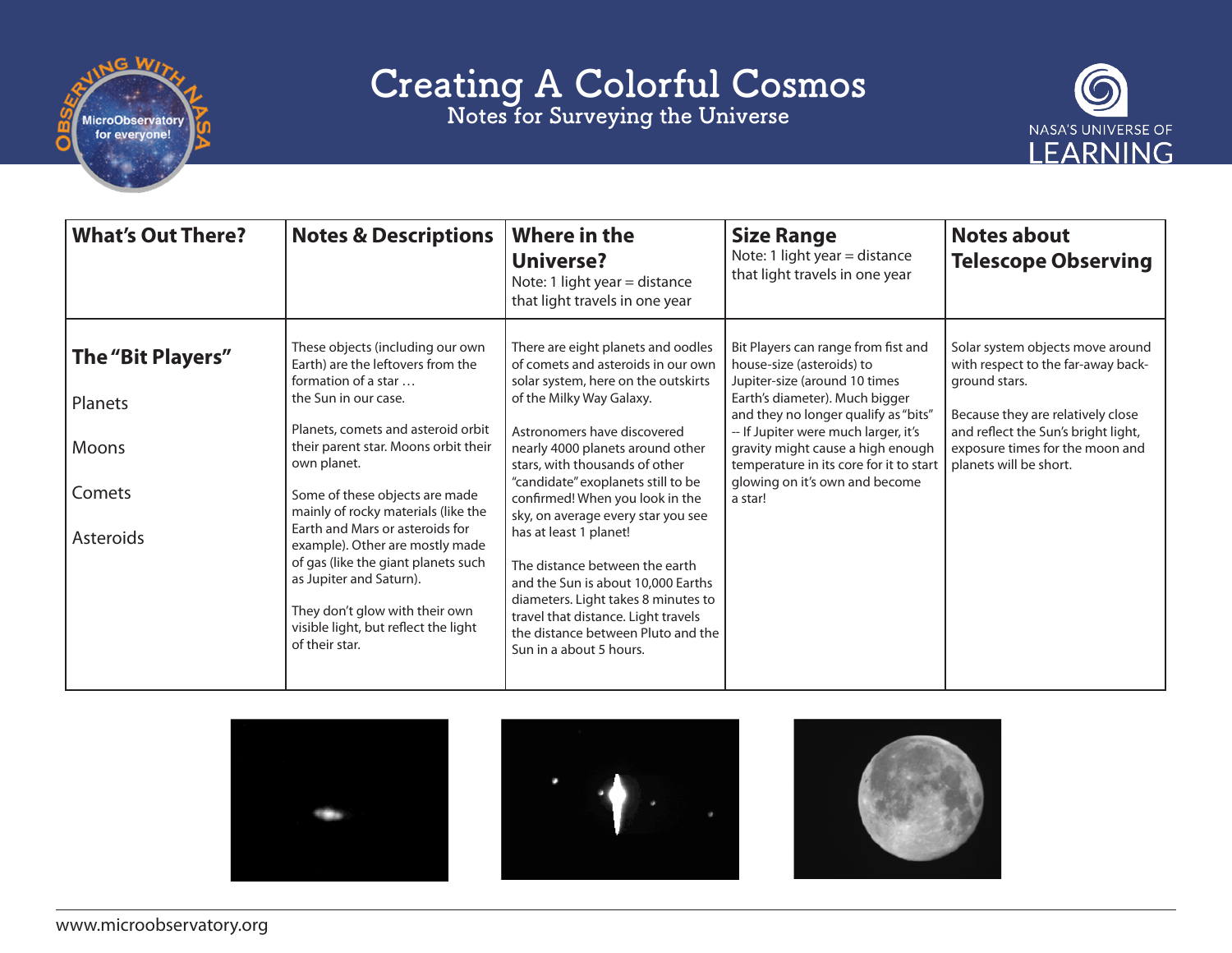

Notes for Surveying the Universe



| <b>What's Out There?</b>                                                                                                                | <b>Notes &amp; Descriptions</b>                                                                                                                                                                                                                                                                                                                           | <b>Where in the</b><br><b>Universe?</b><br>Note: 1 light year = distance<br>that light travels in one year                                                                                                                                                                                                                                                                                                                                                                                                                            | <b>Size Range</b><br>Note: 1 light year $=$ distance<br>that light travels in one year                                                                                                                                                                                                                                                                                                                                                                                                                                                                     | <b>Notes about</b><br><b>Telescope Observing</b>                                                                                                                                                          |
|-----------------------------------------------------------------------------------------------------------------------------------------|-----------------------------------------------------------------------------------------------------------------------------------------------------------------------------------------------------------------------------------------------------------------------------------------------------------------------------------------------------------|---------------------------------------------------------------------------------------------------------------------------------------------------------------------------------------------------------------------------------------------------------------------------------------------------------------------------------------------------------------------------------------------------------------------------------------------------------------------------------------------------------------------------------------|------------------------------------------------------------------------------------------------------------------------------------------------------------------------------------------------------------------------------------------------------------------------------------------------------------------------------------------------------------------------------------------------------------------------------------------------------------------------------------------------------------------------------------------------------------|-----------------------------------------------------------------------------------------------------------------------------------------------------------------------------------------------------------|
| <b>The Stars</b><br><b>Individuals</b><br>Double stars<br><b>Clusters of Stars:</b><br><b>Open Clusters</b><br><b>Globular Clusters</b> | These are the main source of visible<br>light in the universe! Sunlight is<br>starlight.<br>Stars are huge balls of gas, such as<br>Hydrogen and Helium.<br>Because they are so big, the inward<br>force of a star's great gravity causes<br>nuclear fusion at its core--the<br>source of a star's light & energy.<br>Telescopes are starlight recorders. | All the stars you see in the night<br>sky, and all the stars you will ob-<br>serve with your on-line telescopes,<br>are located outside our Solar<br>System but inside our Milky Way<br>Galaxy.<br>The closest stars you will observe<br>will be several light-years away: If<br>we were traveling at the speed of<br>light it would take about 3-4 years<br>for us to reach the closest star to<br>our Sun.<br>The farthest globular star clusters<br>will be halfway across our Galaxy<br>tens of thousands of light years<br>away. | Our sun is a relatively small star:<br>its diameter is about 100 times the<br>Earth's diameter.<br>Stars range in size from a little<br>smaller than our Sun to 50-100<br>times the size of our Sun. Even the<br>largest stars though are so far away<br>that they still look like tiny dots in<br>our telescopes.<br>Star clusters, groups of hundred<br>to hundred thousands of stars,<br>however are pretty big: Open star<br>clusters range from 10-30 light<br>years across while Globular star<br>clusters can be hundreds of light<br>years across. | Most stars and star clusters will<br>require an exposure time of 60<br>seconds.<br>Stars come in different colors.<br>which you can investigate by<br>taking images through different<br>colored filters. |



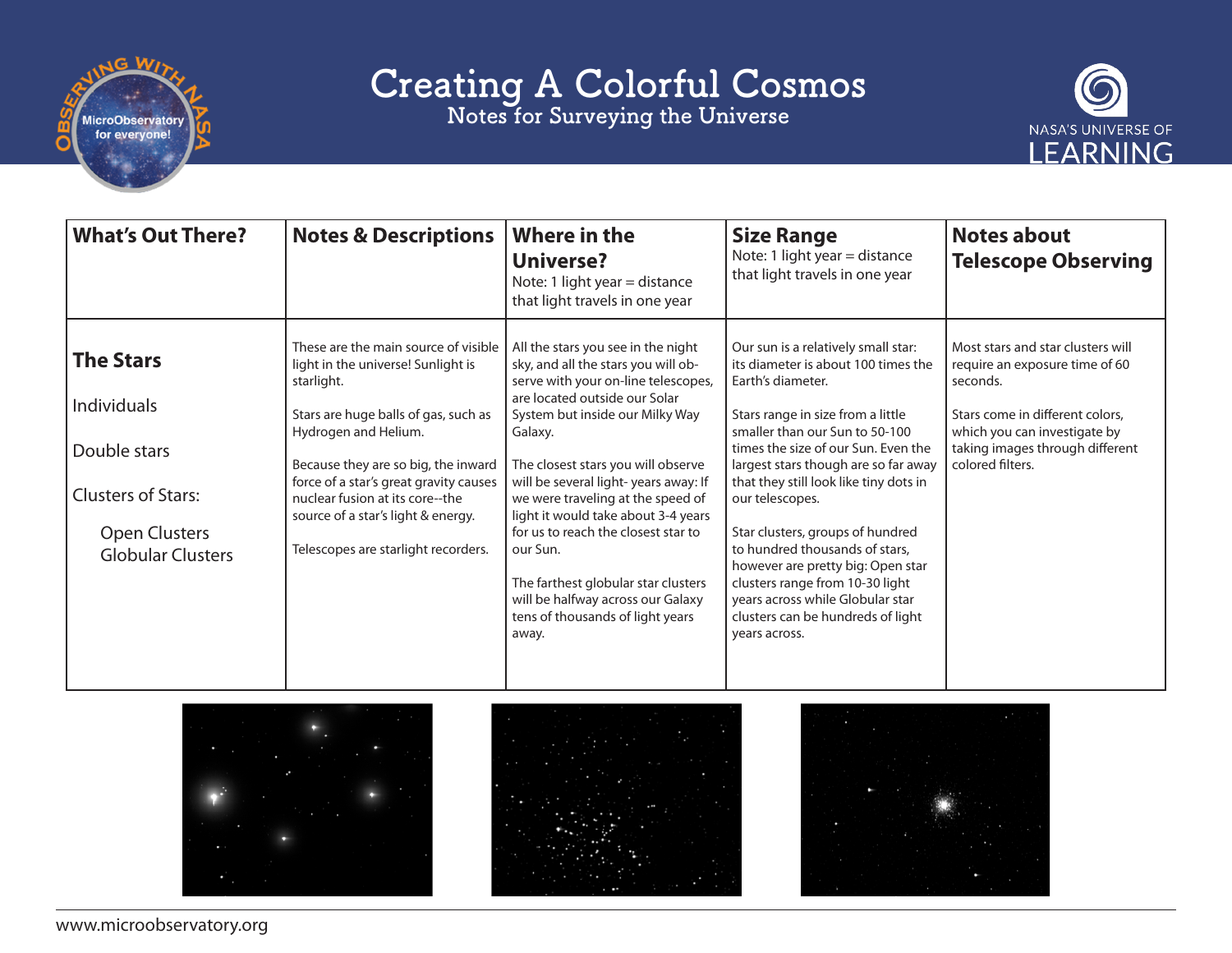

Notes for Surveying the Universe



| <b>What's Out There?</b>                                                                                                                          | <b>Notes &amp; Descriptions</b>                                                                                                                                                                                                                                                                                                                                                                                                                                                                                                                                          | <b>Where in the</b><br><b>Universe?</b><br>Note: 1 light year = distance<br>that light travels in one year                                                                                                                                                                                                                                                                                                | <b>Size Range</b><br>Note: 1 light year = distance<br>that light travels in one year                                                                                                                                                                                                                                                                                                  | <b>Notes about</b><br><b>Telescope Observing</b>                                                                                                                                                                                                                                                                                                                                                                                                                                                                                                                              |
|---------------------------------------------------------------------------------------------------------------------------------------------------|--------------------------------------------------------------------------------------------------------------------------------------------------------------------------------------------------------------------------------------------------------------------------------------------------------------------------------------------------------------------------------------------------------------------------------------------------------------------------------------------------------------------------------------------------------------------------|-----------------------------------------------------------------------------------------------------------------------------------------------------------------------------------------------------------------------------------------------------------------------------------------------------------------------------------------------------------------------------------------------------------|---------------------------------------------------------------------------------------------------------------------------------------------------------------------------------------------------------------------------------------------------------------------------------------------------------------------------------------------------------------------------------------|-------------------------------------------------------------------------------------------------------------------------------------------------------------------------------------------------------------------------------------------------------------------------------------------------------------------------------------------------------------------------------------------------------------------------------------------------------------------------------------------------------------------------------------------------------------------------------|
| <b>Nebulae</b><br>Clouds of gas and dust<br>Star birthplaces (e.g. Orion<br>Nebula)<br>Stellar graveyards (e.g.<br>Crab Nebula or Ring<br>Nebula) | Nebulae are huge clouds of dust<br>and gas.<br>Some nebulae collapse under their<br>own gravity to form new stars.<br>Meanwhile, dying stars spew out<br>their newly formed elements in<br>gentle puffs (e.g. the Ring Nebula)<br>or in violent explosions called su-<br>pernovae (e.g. the Crab Nebula).<br>Interesting fact: The atoms of<br>carbon and calcium that make up<br>your skin and bones were once in a<br>great interstellar cloud out of which<br>the Solar System formed. Nebulae<br>are indeed the great chemical<br>recycling centers of the universe. | Nebulae, like the stars, are<br>distributed around our Milky Way<br>galaxy, beyond our own Solar<br>System.<br>Most nebulae seen through your<br>on-line telescopes will range from<br>hundreds to thousands of light<br>years away.<br>The Orion nebula is about 1200<br>light years away. The Ring Nebula is<br>about 2300 light years away while<br>the Crab Nebula is about 6500 light<br>years away. | These clouds of gas and dust can<br>range from a light year across<br>to tens of light years. Typically<br>star-forming clouds are bigger than<br>the star-death remnants of super-<br>novae or "planetary" nebulae.<br>The Orion Nebula is about 24 light<br>years across. The Ring Nebula is<br>about 1 light year across and the<br>Crab Nebula is about 11 light years<br>across. | Unlike stars, nebulae don't glow as<br>a result of nuclear fusion. Rather<br>they shine in one of 2 ways: they<br>either scatter or reflect the light<br>of nearby stars; or they absorb<br>ultra-violet light from nearby stars<br>and "flouresce" like a glowing neon<br>gas lamp.<br>Because nebulae are mostly<br>made of Hydrogen, and hydrogen<br>glows with a red color, you'll find<br>that nebulae are often brighter<br>through the red filter than through<br>the blue. Use long exposure<br>times to gather the faint light from<br>these diffuse cloudy objects. |